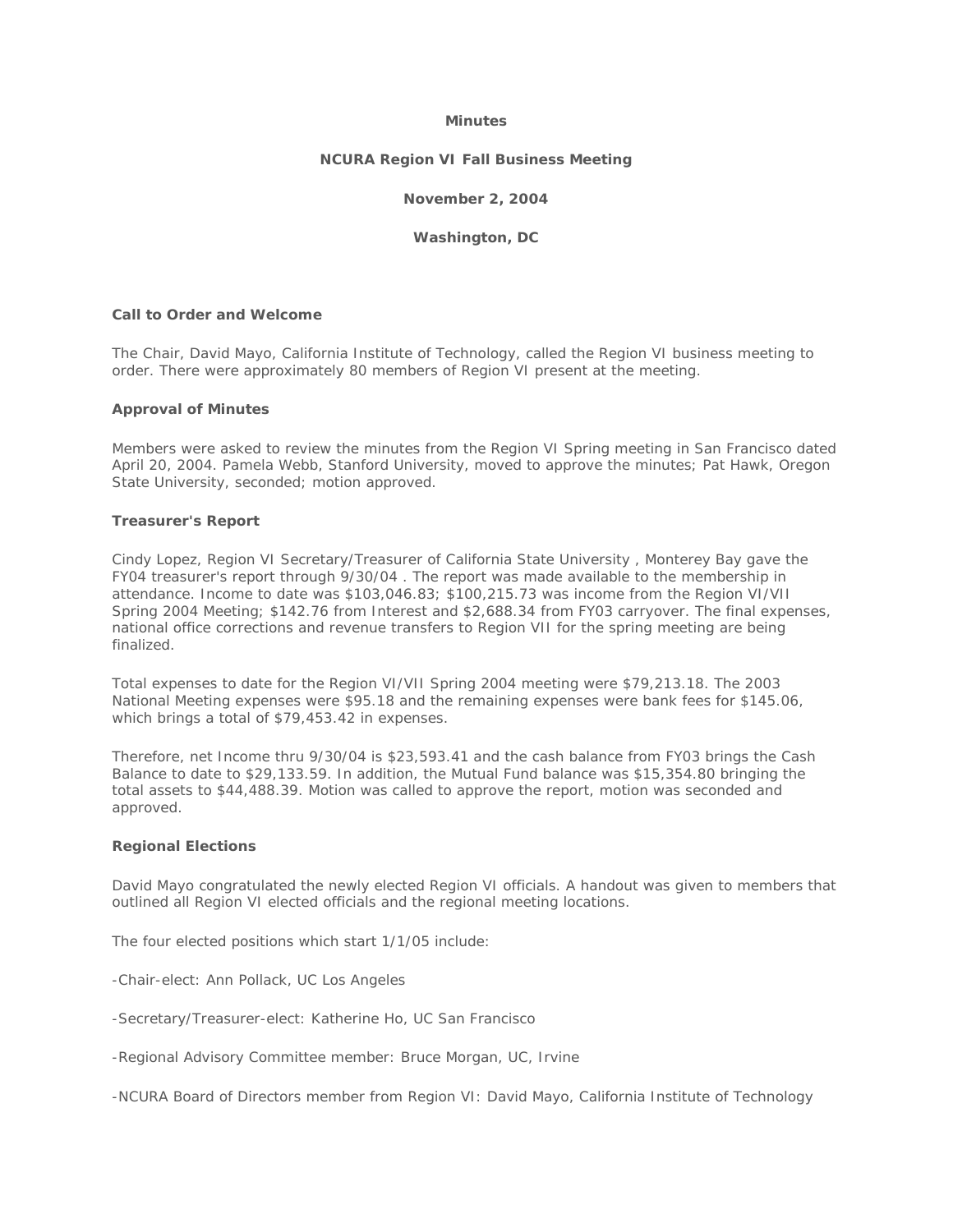David thanked the nominating committee: Richard Seligman-California Institute of Technology, Dan Nordquist-Washington State University , and Cora Diaz-UC Santa Barbara.

# **Regional Spring Meeting iz 1/2 April 2005**

David Mayo announced the upcoming 2005 regional VI/VII spring meeting to be held at the San Marcos Resort in Chandler Arizona . David introduced Region VI Chair-elect and Head of the Spring 2005 Program Committee, Gary Chaffins-University of Oregon , to discuss the spring meeting.

The location is 15 miles from Phoenix and volunteers are needed for the many programmatic tasks. There are many new members to NCURA who will need the support of the regional meetings for their professional development since the costs is much less to the institutions than the national meeting.

# **Nominating & Leadership Development Committee**

Dan Nordquist-Washington State University , the Region VI member to the national Nominating & Leadership Development Committee gave a brief review.

Peggy Lowry-Oregon State University is the Chair of the committee. To improve communication, a leadership convention is being discussed to fill the gap between the regional and national officials. The Chair will nominate three members from each region. Please think about names of people to nominate.

The NCURA 2004 Catherine Core travel award recipients included Adrienne Lee-University of Hawaii .

The 2005 class for the Leader Development Institute was selected. This is a one-year program to help cultivate and grow the NCURA leaders of tomorrow. Each selected participant receives an advisor/mentor and classes are held virtually and in person. Call for 2006 class participants is in March, 2005.

# **Report from Member of the Board**

Region VI Board representative Pat Hawk-Oregon State University and Georgette Sakumoto-University of Hawaii , Member at Large gave an update. Pat acknowledged the very active Region VI members and their many contributions to NCURA.

-Strategic Plan  $i\chi$  challenges with growth of members and how to keep them involved and interested. Increase professional development programs. Increase member involvement and identify new potential volunteers.

# **Report from the Professional Development Committee**

Vincent, ii 1/2Boï لاغ Bogdanski, University of Utah, from Region VII gave a brief report from the last meeting on 10/30/04 .

- Price Waterhouse is interested in sponsoring and having NCURA assist with workshops on export control;

-Looking into accreditation by IACET for professional development programs;

-Evaluation of NCURA programs continues;

-Updating IP micrograph;